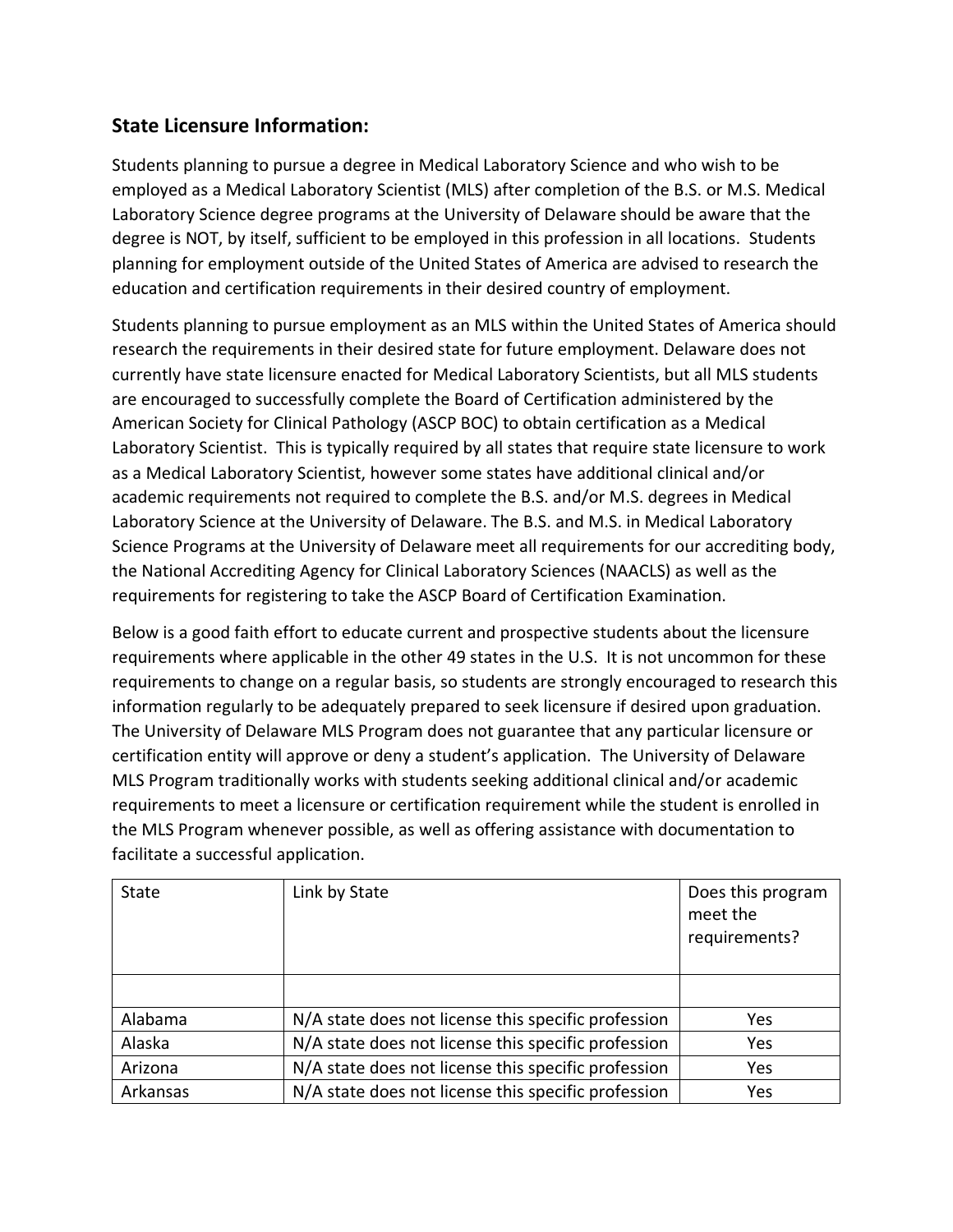| California        | <b>MLS licensing</b>                                | NO <sup>*</sup> |
|-------------------|-----------------------------------------------------|-----------------|
| Colorado          | N/A state does not license this specific profession | Yes             |
| Connecticut       | N/A state does not license this specific profession | Yes             |
| Delaware          | N/A state does not license this specific profession | Yes             |
| Florida           | <b>MLS licensing</b>                                | Yes             |
| Georgia           | N/A state does not license this specific profession | Yes             |
| Hawaii            | <b>MLS</b> licensing                                | Yes             |
| Idaho             | N/A state does not license this specific profession | Yes             |
| Illinois          | N/A state does not license this specific profession | Yes             |
| Indiana           | N/A state does not license this specific profession | Yes             |
| lowa              | N/A state does not license this specific profession | Yes             |
| Kansas            | N/A state does not license this specific profession | Yes             |
| Kentucky          | N/A state does not license this specific profession | Yes             |
| Louisiana         | <b>MLS</b> licensing                                | Yes             |
| Maine             | N/A state does not license this specific profession | Yes             |
| Maryland          | N/A state does not license this specific profession | Yes             |
| Massachusetts     | N/A state does not license this specific profession | Yes             |
| Michigan          | N/A state does not license this specific profession | Yes             |
| Minnesota         | N/A state does not license this specific profession | Yes             |
| Mississippi       | N/A state does not license this specific profession | Yes             |
| Missouri          | N/A state does not license this specific profession | Yes             |
| Montana           | <b>MLS licensing</b>                                | Yes             |
| Nebraska          | N/A state does not license this specific profession | Yes             |
| Nevada            | <b>MLS licensing</b>                                | Yes             |
| New Hampshire     | N/A state does not license this specific profession | Yes             |
| New Jersey        | N/A state does not license this specific profession | Yes             |
| <b>New Mexico</b> | N/A state does not license this specific profession | Yes             |
| New York          | <b>MLS licensing</b>                                | NO <sup>*</sup> |
| North Carolina    | N/A state does not license this specific profession | Yes             |
| North Dakota      | <b>MLS licensing</b>                                | Yes             |
| Ohio              | N/A state does not license this specific profession | Yes             |
| Oklahoma          | N/A state does not license this specific profession | Yes             |
| Oregon            | N/A state does not license this specific profession | Yes             |
| Pennsylvania      | N/A state does not license this specific profession | Yes             |
| Rhode Island      | N/A state does not license this specific profession | Yes             |
| South Carolina    | N/A state does not license this specific profession | Yes             |
| South Dakota      | N/A state does not license this specific profession | Yes             |
| Tennessee         | <b>MLS</b> licensing                                | Yes             |
| Texas             | N/A state does not license this specific profession | Yes             |
| Utah              | N/A state does not license this specific profession | Yes             |
| Vermont           | N/A state does not license this specific profession | Yes             |